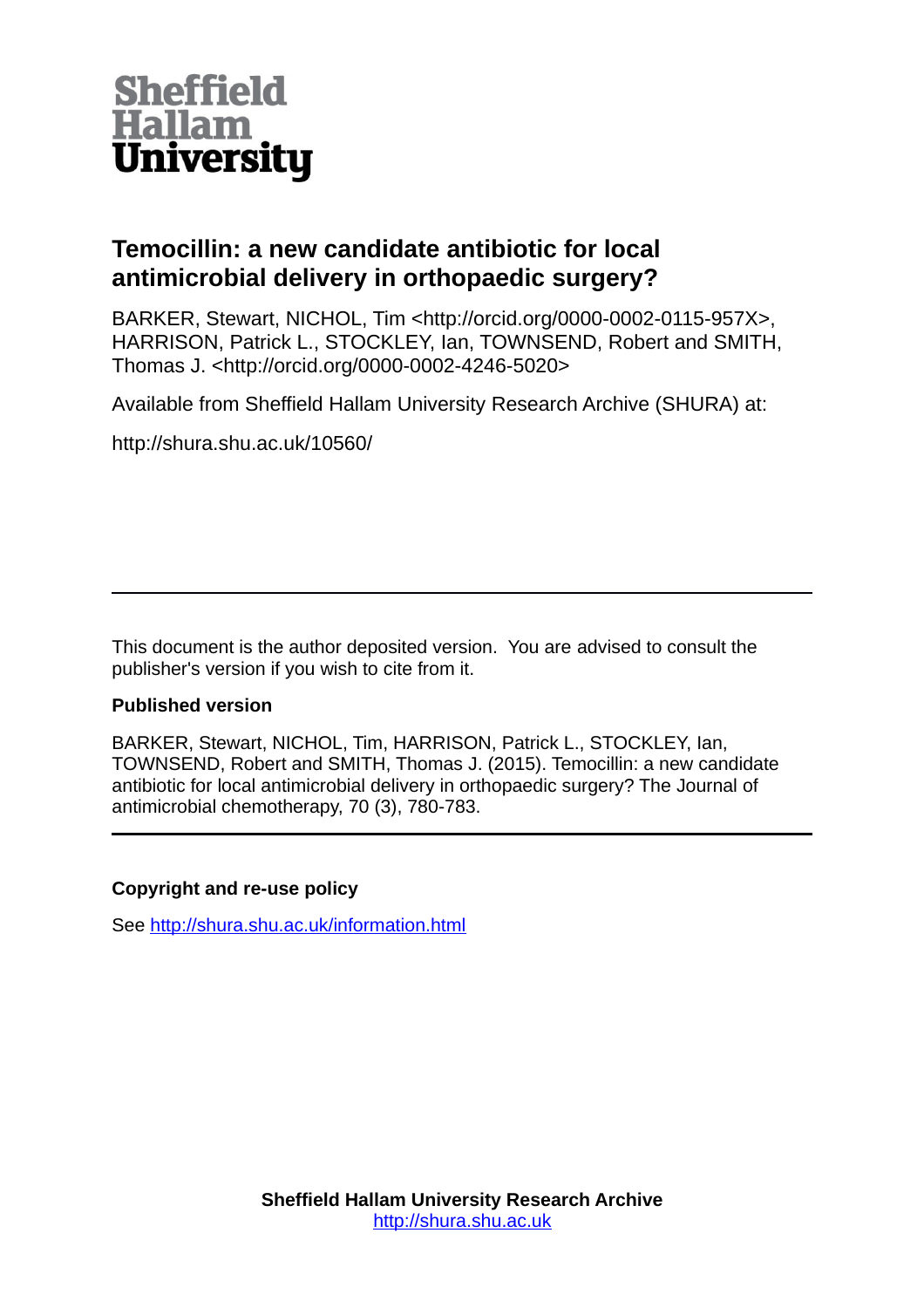| $\mathbf{1}$   | Temocillin: a new candidate antibiotic for local antimicrobial delivery in orthopaedic surgery?                                                                   |  |  |
|----------------|-------------------------------------------------------------------------------------------------------------------------------------------------------------------|--|--|
| $\overline{2}$ |                                                                                                                                                                   |  |  |
| 3              | Stewart Barker <sup>1†</sup> , Tim Nichol <sup>1†*</sup> , Patrick L. Harrison <sup>1</sup> , Ian Stockley <sup>2</sup> , Robert Townsend <sup>2</sup> and Thomas |  |  |
| 4              | J Smith <sup>1</sup>                                                                                                                                              |  |  |
| 5              | <sup>1</sup> Biomedical Research Centre, Sheffield Hallam University, Howard Street, Sheffield S1 1WB, UK                                                         |  |  |
| 6              | <sup>2</sup> Northern General Hospital, Sheffield S5 7AU, UK                                                                                                      |  |  |
| 7              | $*$ Corresponding author. Tel: +44-114-225-4256. Fax: +44-114-225-3066. E-mail: t.nichol@shu.ac.uk                                                                |  |  |
| 8              | † Both authors contributed to this work equally                                                                                                                   |  |  |
| 9              |                                                                                                                                                                   |  |  |
| 10             | Running title: Assessing temocillin performance in bone cement                                                                                                    |  |  |
| 11             |                                                                                                                                                                   |  |  |
| 12             | Keywords: Bone cement, elution, impact strength                                                                                                                   |  |  |
| 13             | Objectives                                                                                                                                                        |  |  |
| 14             | To assess the performance of the Gram negative-specific antibiotic temocillin in                                                                                  |  |  |
| 15             | polymethylmethacrylate (PMMA) bone cement pre-loaded with gentamicin, as a strategy for local                                                                     |  |  |
| 16             | antibiotic delivery.                                                                                                                                              |  |  |
| 17             | <b>Methods</b>                                                                                                                                                    |  |  |
| 18             | Temocillin was added at varying concentrations to commercial gentamicin-loaded bone cement. The                                                                   |  |  |
| 19             | elution of the antibiotic from cement samples over a two week period was quantified by HPLC-MS.                                                                   |  |  |
| 20             | The eluted temocillin was purified by fast protein liquid chromatography and minimum inhibitory                                                                   |  |  |
| 21             | concentration (MIC) for a number of antibiotic-resistant <i>Escherichia coli</i> determined. The impact                                                           |  |  |
| 22             | strength of antibiotic-loaded samples was determined using a Charpy-type impact testing apparatus.                                                                |  |  |
| 23             | <b>Results</b>                                                                                                                                                    |  |  |
| 24             | HPLC-MS data showed temocillin eluted to clinically significant concentrations within 1 h in this                                                                 |  |  |
| 25             | laboratory system and the eluted temocillin retained antimicrobial activity against all organisms                                                                 |  |  |
| 26             | tested. Impact strength analysis showed no significant difference between cement samples with or                                                                  |  |  |
| 27             | without temocillin.                                                                                                                                               |  |  |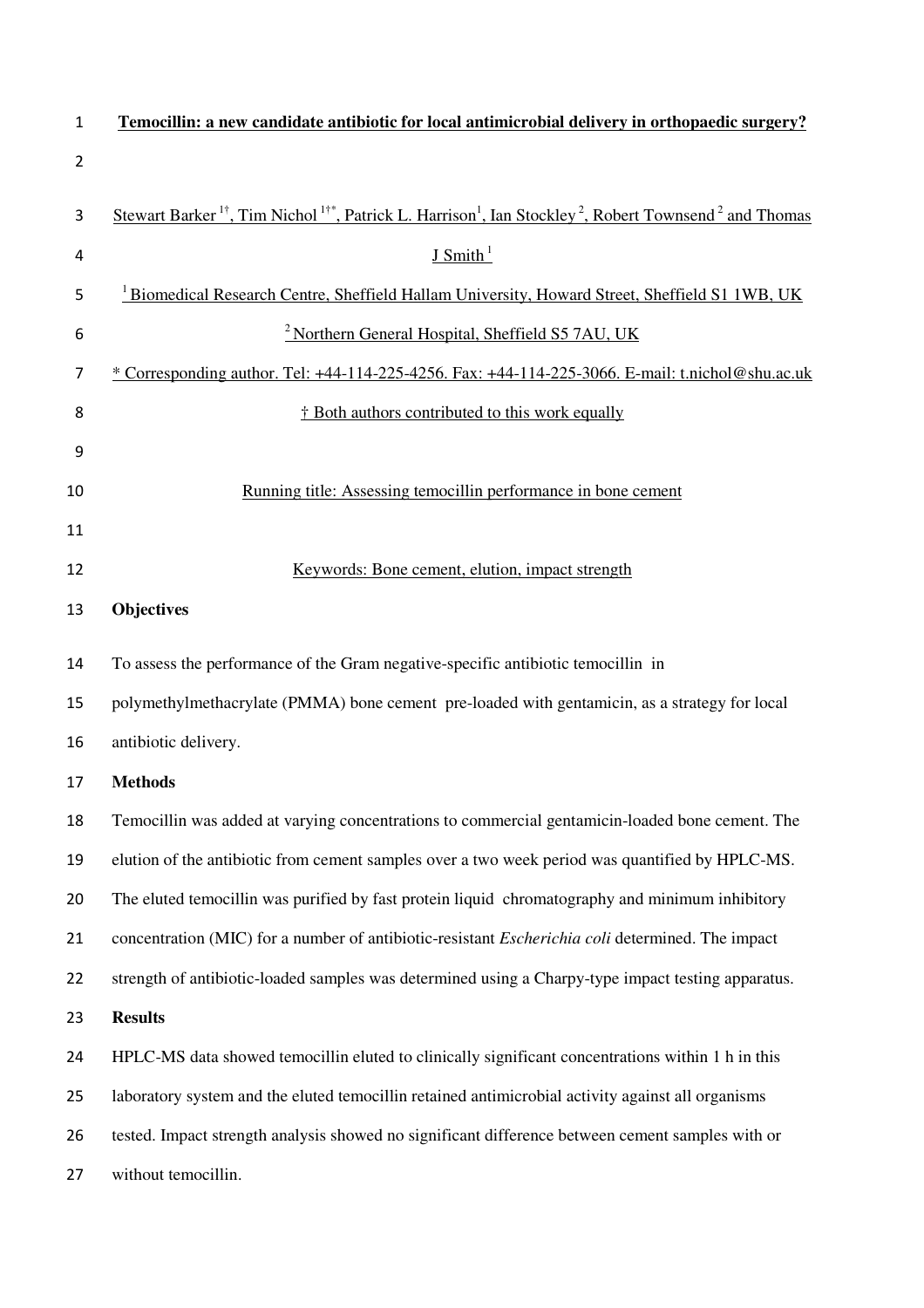#### **Conclusions**

Temocillin can be added to bone cement and retains its antimicrobial activity after elution. The

addition of up to 10% temocillin did not affect the impact strength of the cement. The results show

that temocillin is a promising candidate for use in antibiotic loaded bone cement.

**Keywords**: temocillin, bone cement, antibiotic elution, antimicrobial activity

## **Introduction**

In the UK during 2012, bone cement was used in 54% of total primary hip replacements (including 21% hybrid cemented/cementless procedures) and 86% of total primary knee replacements (including <1% hybrid procedures), equating to approximately 150,000 arthroplastic operations. The use of antibiotic-loaded cement in primary hip replacement procedures has increased from 73% in 2004 to 89% in 2012. Similarly the use of antibiotic-loaded cement in primary knee replacement procedures 40 has increased from 87% in 2003 to 98% in 2012.<sup>1</sup> Adding one or more prophylactic antibiotics to 41 cement has been shown to reduce postoperative infection rates.<sup>2</sup> Due to the wide range of organisms that can contribute to prosthetic joint infections and problems with antibiotic-resistant bacteria, an increasing range of antibiotics need to be available for addition to bone cement.

Temocillin is a β-lactam antibiotic resistant to hydrolysis by most β-lactamases, due to the presence of 6-α-methoxy group, which stabilizes the molecule against hydrolysis by many such enzymes.<sup>3,4</sup> A substantial minority of prosthetic joint infections are caused by Gram negative bacteria , most notably Enterobacteriaceae such as *Escherichia coli*, *Klebsiella* spp. and *Proteus* spp.5-7 Temocillin is effective against organisms expressing a range of extended spectrum β-lactamases (ESBL), including 49 some carbapenem resistant species.  $8-10$  We envisage that if temocillin could be used as a locally delivered antimicrobial for orthopaedic surgery, the most likely context in which it would be employed would be in combination with gentamicin. Gentamicin is a well-established additive to bone cement that gives protection against Gram positives such as Staphylococci which are the most 53 common cause of prosthetic joint infection.<sup>11,12</sup> In such a situation, temocillin (which does not show 54 antagonistic interaction with gentamicin<sup>4</sup>) would give protection against Gram negatives, including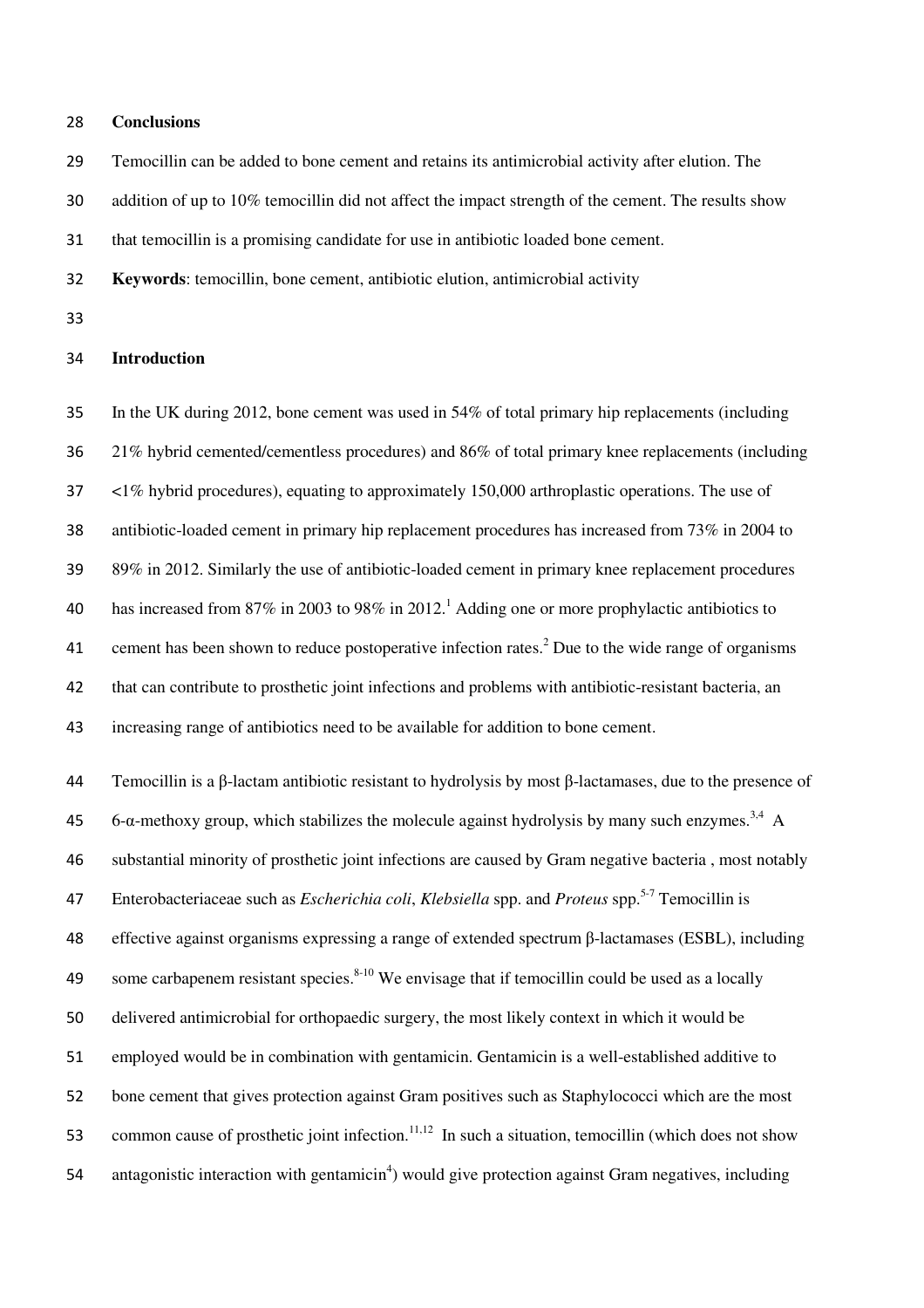gentamicin resistant organisms such as ESBL-producers, possibly in revision surgery in patients with a history of infection of the prosthesis with an ESBL-producing Gram-negative organism.

## **Methods**

Temocillin was added at varying concentrations to gentamicin-containing Refobacin Bone Cement R (Biomet). Bone cement was mixed in a HiVac mixing bowl according to manufacturer's instructions 61 and set in 5 mm  $\times$  9 mm diameter plastic moulds. Bone cement was allowed to cure for 1 h then stored at -20°C. The bone cement samples were submerged in 0.1 M ammonium acetate solution and aliquots taken at 0, 1, 2, 6, 24, 48, 72, 168 and 336 h (14 days). Eluted temocillin and gentamicin concentrations were quantified by LC-MS using a Phenomenex Luna C18 (2) column coupled to a Finnigan LCQ ion trap Mass spectrometer. The isocratic mobile phase for detection of temocillin 66 consisted of 60 % (v/v) acetonitrile 0.1 % (v/v) trifluoroacetic acid at a flow rate of 0.05 mL/min. For 67 detection of gentamicin an isocratic mobile phase of 40 % (v/v) methanol 0.1 % (v/v) trifluoroacetic acid at a flow rate of 0.05 mL/min was used. The use of volatile ammonium acetate solution as a buffer (rather than a standard buffer such as phosphate buffered saline) allowed direct analysis of the eluate by HPLC using electrospray ionisation MS, without the need for a desalting step. The mass spectrometer was operated with an ESI source in positive ion mode with a source voltage of 4.5 kV, sheath gas flow 80 (arbitrary units), and capillary temperature 250 °C. Detection of antibiotic was carried out using selected ion monitoring at 437 m/z corresponding to the temocillin sodium adduct  $[M + Na]$ <sup>+</sup> or 478 m/z corresponding to the protonated gentamicin C1 component  $[M + H]$ <sup>+</sup>. Antibiotic concentration was determined by linear regression to a standard calibration curve with a 76 correlation coefficient ( $R^2$ ) of >0.99 for each antibiotic. Method validation was carried out by 77 analysing standard solutions of each antibiotic (n=3) at 10 mg/L 100 mg/L and 400 mg/L over 5 78 hours and on 3 separate days to determine interday and intraday variation respectively. Temocillin 79 analysis showed an interday coefficient of variation (%CV) ranging from 0.98 - 5.33 and an intraday 80 %CV ranging from 5.47 - 13.00. Gentamicin analysis showed an interday %CV ranging from 4.25 -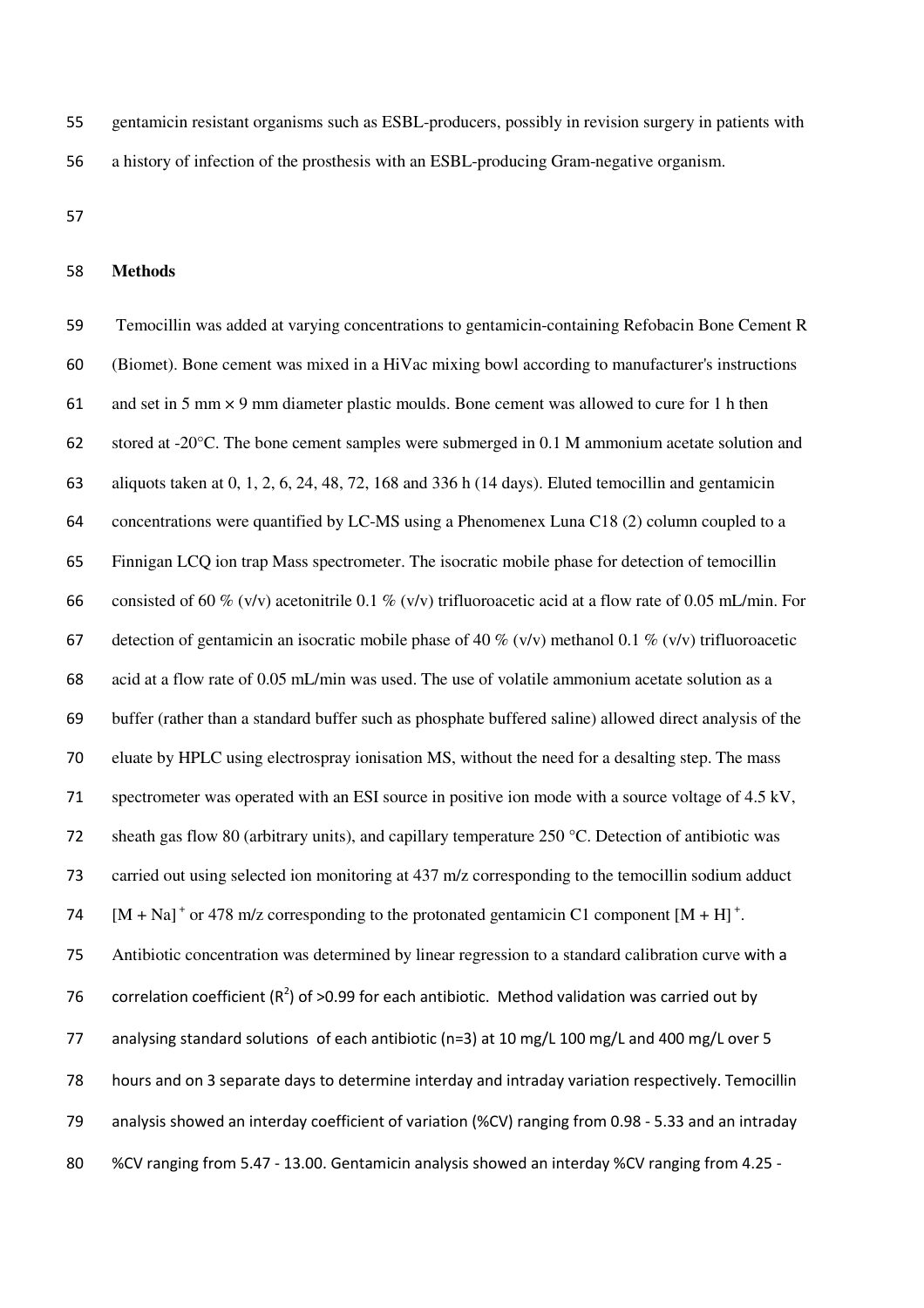81 11.61 and an intraday %CV ranging from 12.05 - 19.98. Temocillin samples eluted during the first 24 hours of bone cement elution assays were pooled, separated from gentamicin by fast protein liquid chromatography using a HiTrap SP 5mL ion exchange column (GE Healthcare) and MICs for a 84 number of *Escherichia coli* strains determined by broth micro-dilution method.<sup>13</sup> The MIC values for eluted temocillin were compared to the MIC values for a standard temocillin solution determined using the same method. Impact analysis of bone cement samples was carried out using a Charpy-type 87 Hounsfield plastic impact testing apparatus $14,15$  and statistical analysis was carried out using Analysis of Variance function in Microsoft Excel software.

#### **Results**

#### *Kinetics of antibiotic elution*

91 When bone cement samples containing temocillin at various concentrations and gentamicin at 1.25 % (w/w) were placed in buffer solution to allow elution of the antibiotic, the highest concentration of 93 eluted temocillin was  $3051 \pm 264$  mg/L after 336 h (14 days) in eluate from the cement samples 94 containing temocillin at  $10\%$  (w/w) (Fig. 1b). Similar samples containing 5% and 1.25% (w/w) 95 temocillin produced lower concentrations of temocillin, at  $1337 \pm 427$  mg/L and  $327 \pm 91$  mg/L, respectively, after 336 h (Fig. 1b). In contrast gentamicin concentration was highest from the cement sample containing 1.25% temocillin (1380 ± 290 mg/L of gentamicin after 336 h) (Fig 1d). The 98 samples containing 5% and 10% temocillin gave 400  $\pm$  170 mg/L and 490  $\pm$  180 mg/L of eluted gentamicin, respectively, after the same period of elution.

#### *Activity of the eluted temocillin*

MICs of the eluted temocillin were measured against several strains of *E. coli* (Table 1) after chromatographic separation from the eluted gentamicin, in order to confirm that the temocillin retained its antimicrobial activity after incorporation into the bone cement and subsequent elution. Results were compared against the MICs determined a standard solution of temocillin that had not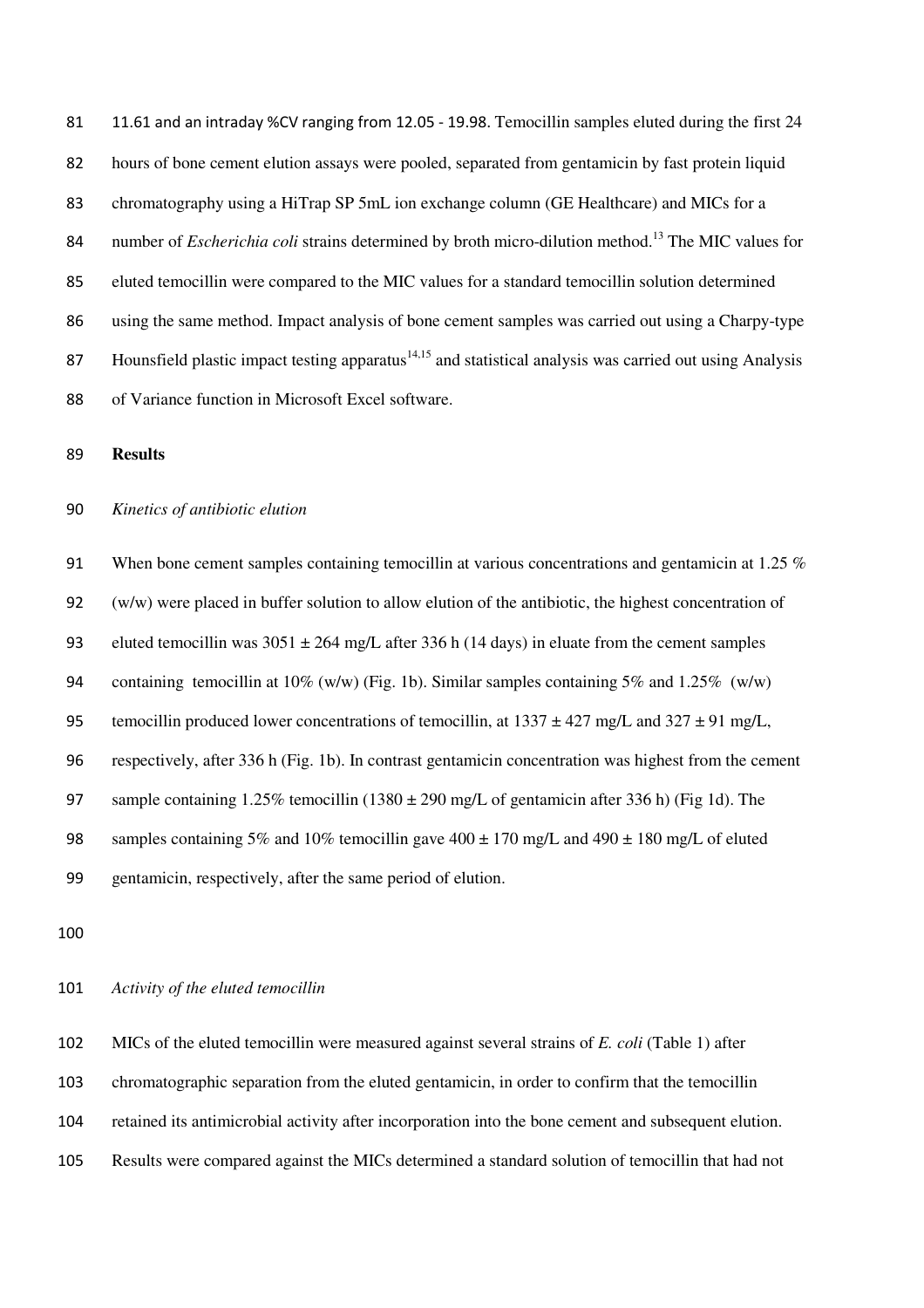been in contact with bone cement. The MICs determined using the eluted and standard temocillin solutions were comparable for all strains tested and in line with published data for temocillinsusceptible strains.<sup>16</sup> Hence temocillin retained its antimicrobial activity after elution from the bone cement. The range of MICs observed for the different strains can be attributed to varying (low) levels of resistance that would be expected between different isolates of these types.

*Impact analysis* 

The results of the impact analysis showed no significant difference in the impact strength of bone

113 cement containing 1.25 % (w/w) gentamicin with or without temocillin at  $(P > 0.05)$  (see

supplementary Figure S1

## **Discussion**

The data presented here show that temocillin is a promising candidate for antibiotic-loaded bone cement delivery strategies. The temocillin is not degraded by the elevated temperatures during the cement curing process and retains its antimicrobial activity, which is still detectable in the eluate up to 2 weeks later. Antimicrobial activity of the eluted temocillin was confirmed with a range of *E. coli*  120 strains, including a laboratory strain ( $DH5\alpha$ ) and recent clinical isolates expressing ESBLs, of the type that might require the use of temocillin in the bone cement during a joint revision operation in a patient with a history of periprosthetic infection with such an organism. The concentrations of eluted temocillin and gentamicin exceeded MIC values for susceptible strains within the first hour of elution in this laboratory system. This result may be important in a clinical setting since it indicates that the antibiotic-loaded bone cement could provide effective antimicrobial prophylaxis during the perioperative period (hip and knee replacement operations typically take 1-2 h) and it may be beneficial that active antibiotic continues to elute during the postoperative period. Increasing the percentage of temocillin within the bone cement produced larger concentrations of eluted temocillin. 129 An increase in the amount of temocillin from 1.25% (w/w) to 5 or 10 % (w/w) also led to an unexpected decrease in gentamicin elution of approximately 3-fold by 336 h. The antibiotic elution experiments measured cumulative elution into a single buffer which was not replaced. When higher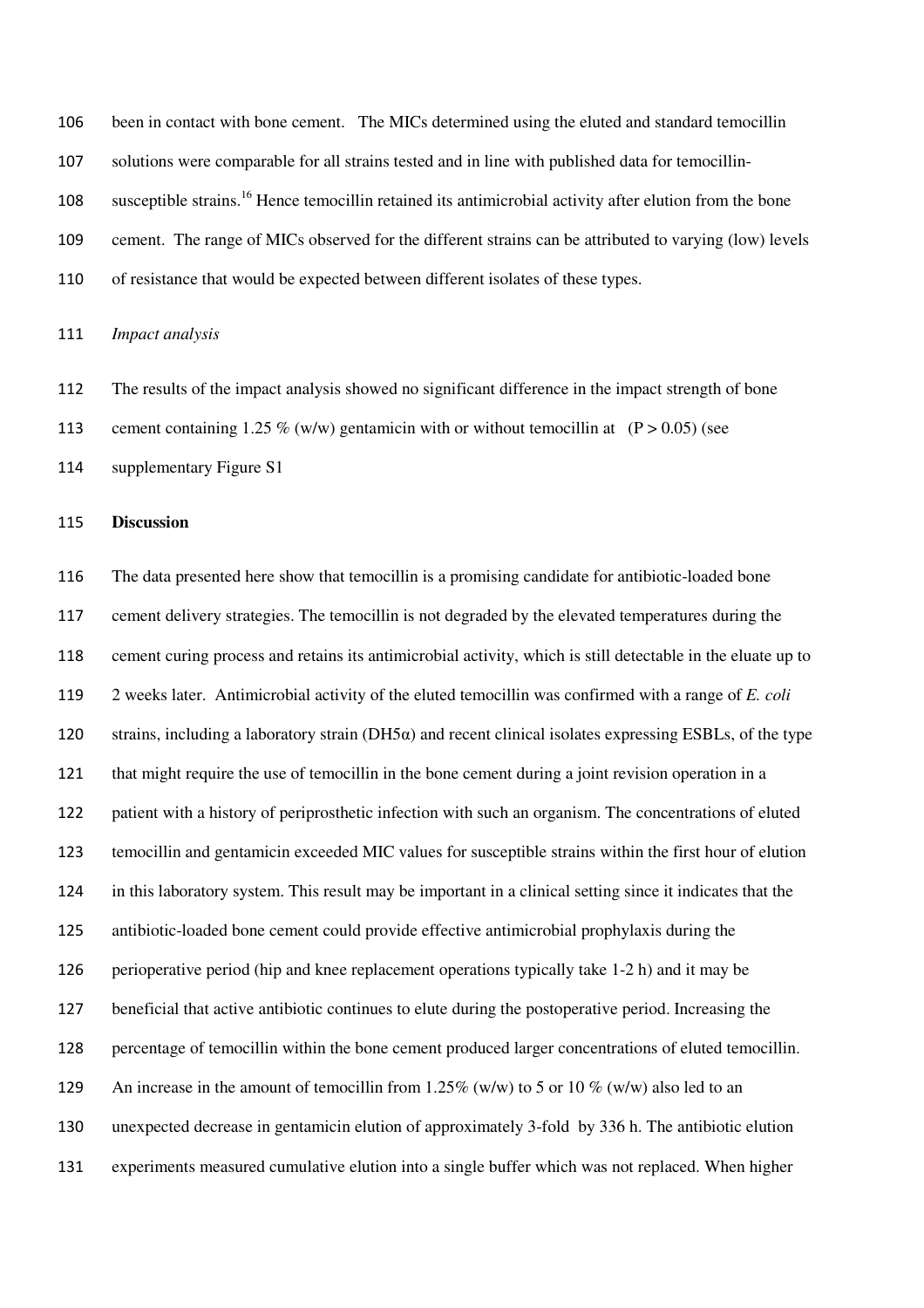concentrations of antibiotic were present in the buffer, this may have affected subsequent elution of antibiotic. This could explain the reduced elution of gentamicin from the bone cement containing higher concentrations of temocillin. If there was a large initial release of temocillin into the buffer as was seen at 5 and 10% temocillin concentrations, this may have inhibited the release of gentamicin into the same buffer. Although substantial, we believe that this difference in gentamicin elution is unlikely to be clinically significant because no reduction in gentamicin elution was observed during 138 the critical perioperative period (typically 1-2 h),<sup>17</sup> and the eluted concentration of gentamicin in this laboratory system exceed the in the MICs of susceptible organisms such as staphylococci (typically < 140 1 mg/L) by at least 140-fold by the time of the first sample  $(<1 \text{ min.}^{13,18}$  In addition to its favourable 141 elution and antimicrobial properties, up to  $10\%$  (w/w) of temocillin can be added to commercial gentamicin-containing bone cement without detrimental effect on the impact strength of the cement. However a number of other groups have carried out tests looking at different mechanical properties of bone cement and shown a detrimental effect of high loading of antibiotic on these mechanical properties. These data should be taken into account before deciding on a concentration of temocillin within bone cement. Lautenschlager *et al.* showed that increasing amounts of gentamicin caused a gradual, proportional decrease in the compressive and diametral tensile strength of the bone cement. It was noted that above 11.25% gentamicin (w/w), compressive strength dropped below levels 149 recommended in ASTM guidelines.<sup>19</sup> Studies looking at increasing amounts of daptomycin and gentamicin showed that fatigue limits decreased with increasing antibiotic concentrations and gave 151 optimum loading concentrations of 3.4% and 4.78-6.5% respectively.<sup>20,21</sup> The data shown here indicate that temocillin is a promising candidate for inclusion in antibiotic-loaded bone cement that may be a useful tool in combating Gram negative prosthetic joint infection.

**Acknowledegments.** We would like to thank Eumedica Pharmaceuticals A.G. for providing temocillin as a gift.

**Funding**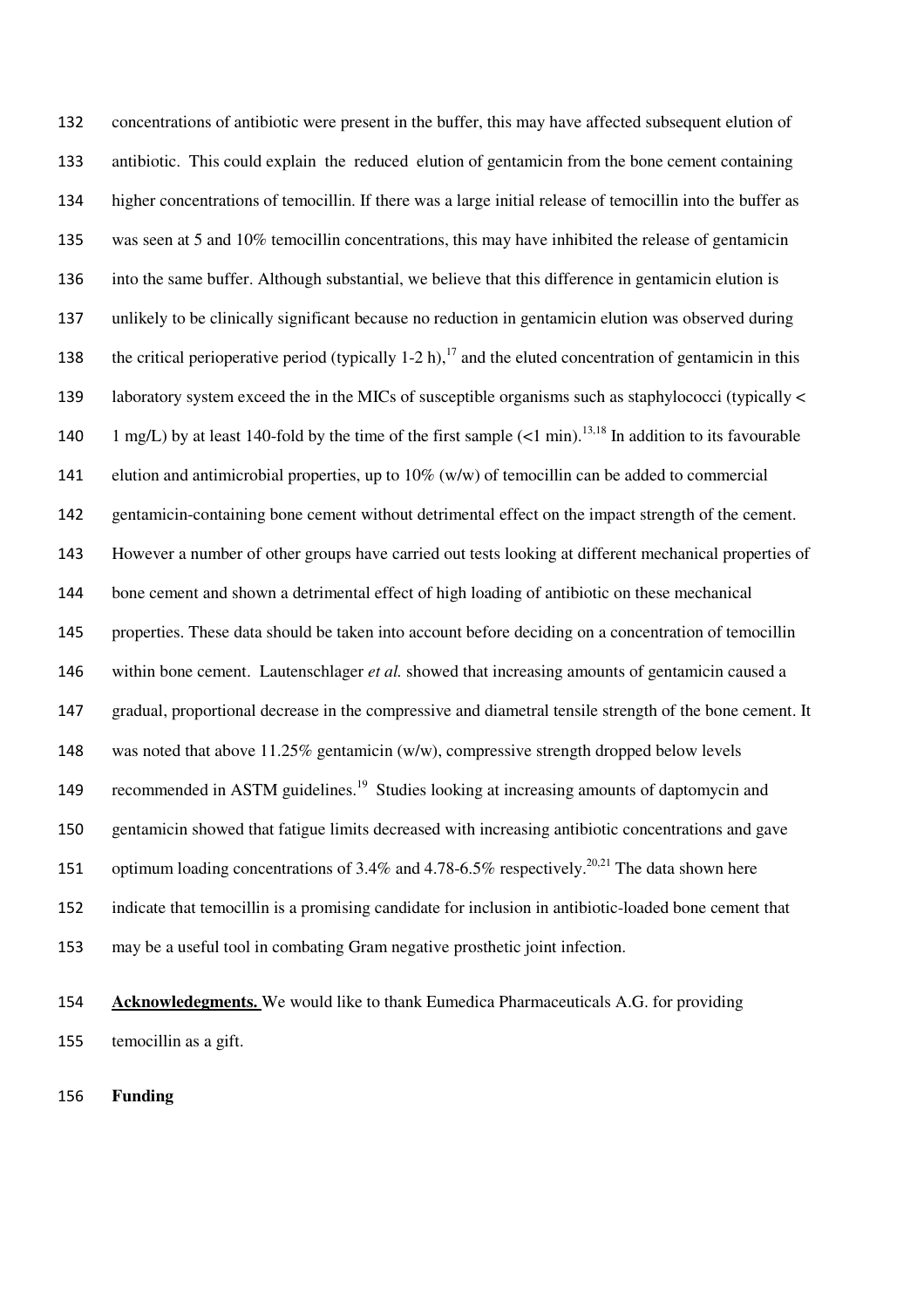- Funding for this research was provided by a Student into Work grant from the Society for Applied
- Microbiology.
- **Transparency Declarations**
- None.

#### **References**

- 162 1. National Joint Registry of England, Wales and Northern Ireland. National Joint Registry  $10^{th}$
- Annual Report 2013.
- http://www.njrcentre.org.uk/njrcentre/Portals/0/Documents/England/Reports/10th\_annual\_report/NJR
- 165 % 2010th%20Annual%20Report%202013.pdf (9 October 2013, date last accessed)
- 2. Joseph TN, Chen AL, Di Cesare PE. Use of Antibiotic-Impregnated Cement in Total Joint
- Arthroplasty. *J Amer Acad Orth Surg.* 2003; **11**: 38-47.
- 3. Verbist L. In vitro activity of temocillin (BRL 17421), a novel beta-lactamase-stable penicillin.
- *Antimicrob Agents Chemother.* 1982; **22**: 157-61.
- 4. Jules K, Neu HC. Antibacterial activity and beta-lactamase stability of temocillin. *Antimicrob*
- *Agents Chemother.* 1982; **22**: 453-60.
- 5. Moran E, Masters S, Berendt AR *et al.* Guiding empirical antibiotic therapy in orthopaedics: the
- microbiology of prosthetic joint infection managed by debridement, irrigation and prosthesis
- retention. *J Infect.* 2007; **55**: 1-7.
- 6. Hsieh P, Lee MS, Hsu K *et al*. Gram-negative prosthetic joint infections: Risk factors and outcome
- of treatment. *Clinical Infectious Diseases.* 2009; **49**: 1036-43.
- 7. Zmistowski B, Fedorka CJ, Sheehan E *et al.* Prosthetic joint infection caused by Gram-negative
- organisms. *J Arthroplasty.* 2011; **26**: 104-8.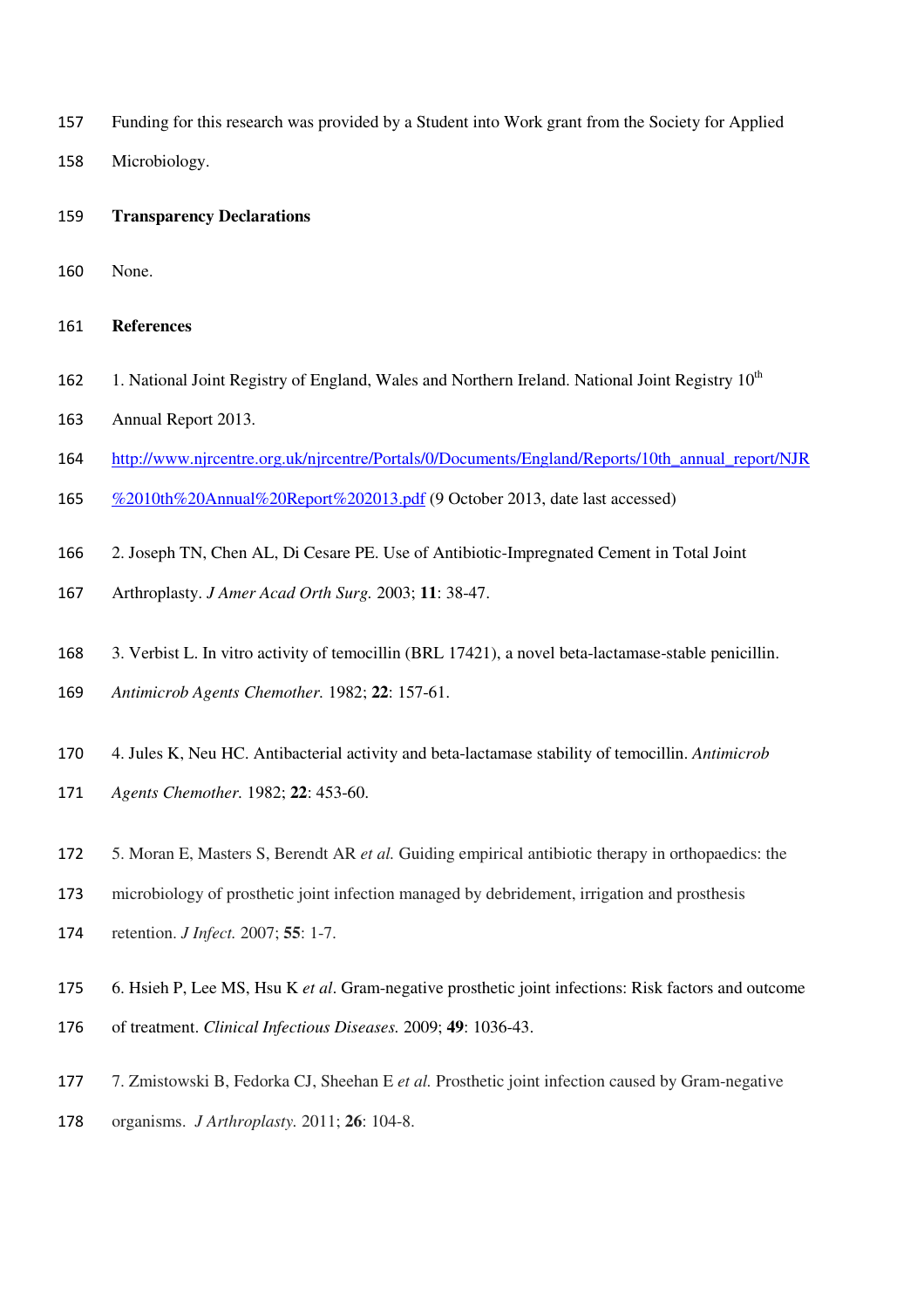- 8. Slocombe B, Basker MJ, Bentley PH *et al.* BRL 17421, a novel β-lactam antibiotic, highly
- resistant to β-lactamases, giving high and prolonged serum levels in humans. *Antimicrob Agents Chemother.* 1981; **20**: 38-46.
- 9. Rodriguez-Villalobos H, Malaviolle V, Frankard J *et al*. *In vitro* activity of temocillin against
- extended spectrum β-lactamase-producing *Escherichia coli*. *J Antimicrob Chemother.* 2006; **57**: 771-
- 74.
- 10. Livermore DM, Warner M, Mushtaq S *et al.* What remains against carbapenem-resistant
- *Enterobacteriaceae*? Evaluation of chloramphenicol, ciprofloxacin, colistin, fosfomycin, minocycline,
- nitrofurantoin, temocillin and tigecycline. *Int J Antimicrob Agents.* 2011; **37**: 415-19.
- 11. Peel TN, Cheng AC, Buising KL *et al*. Microbiological aetiology, epidemiology, and clinical
- profile of prosthetic joint infections: are current antibiotic prophylaxis guidelines effective?
- *Antimicrob Agents Chemother.* 2012; **56**: 2386-91.
- 12. Aslam S, Darouiche, RO. Prosthetic joint infections. *Current infectious disease reports*, 2012; **14**: 551-57.
- 13. Andrews JM. Determination of minimum inhibitory concentrations. *J Antimicrob Chemother.*  2001; **48**: 5-16
- 14. Weightman B, Freeman MAR, Revell PA *et al.* The mechanical properties of cement and
- loosening of the femoral component of hip replacements. *J Bone Joint Surg Br.* 1987; **69**: 558-64.
- 15. Lewis G, Scott M. Correlation between impact strength and fracture toughness of PMMA-based
- bone cements. *Biomaterials*. 2000; **21**: 775-81.
- 16. Andrews JM, Jevons G, Walker R *et al.* Temocillin susceptibility by BSAC methodology. *J*
- *Antimicrob Chemother.* 2007; **60**: 185-87.
- 17. Ridgeway S, Wilson J, Charlet A *et al.* Infection of the surgical site after arthroplasty of the hip. *J*
- *Bone Joint Surg Br.* 2005; **87**: 844-50.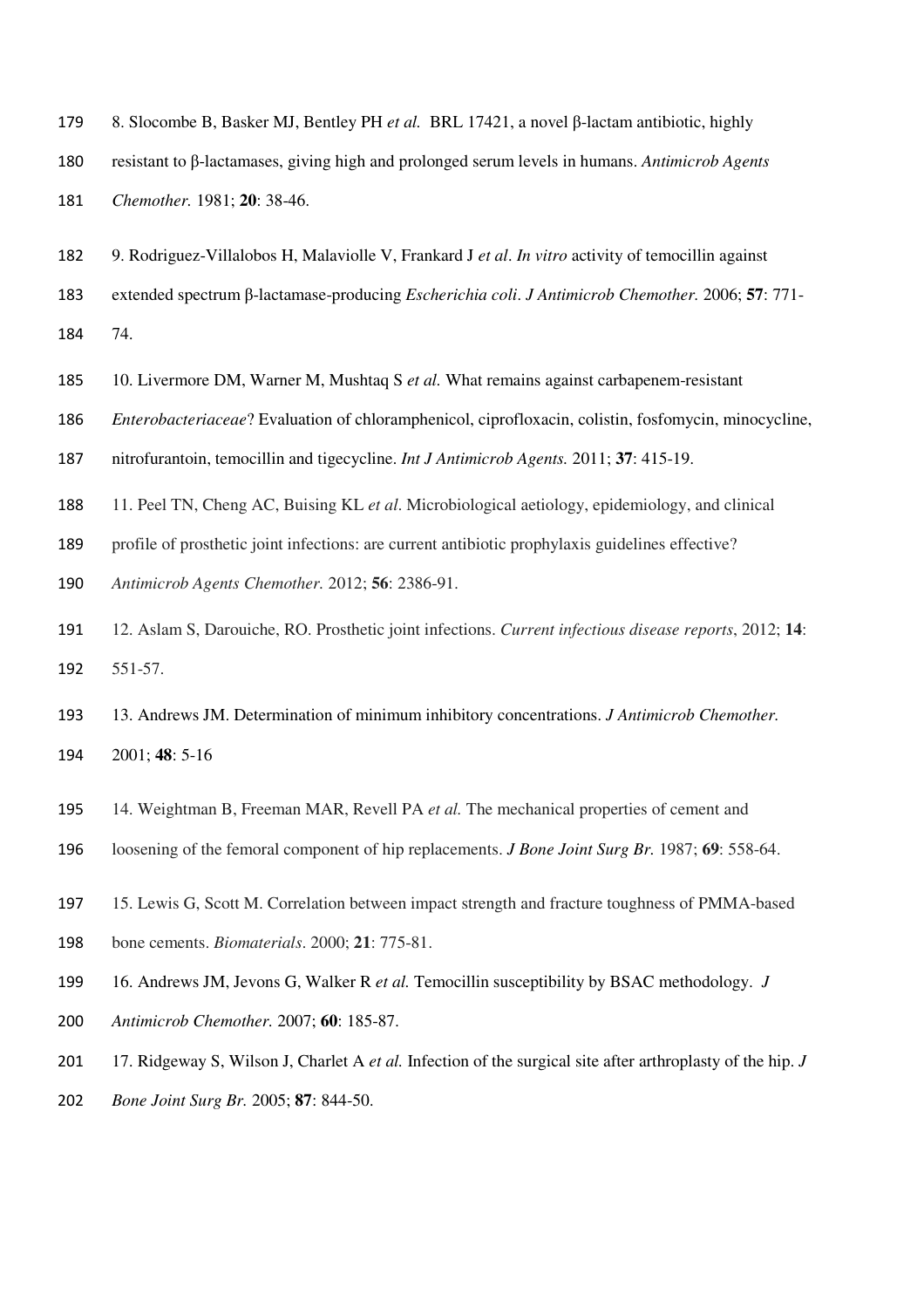- 18. Andrews J, Howe R. BSAC standardized disc susceptibility testing method (version 10). *J*
- *Antimicrob Chemother.* 2011; **66:** 2726-57
- 19. Lautenschlager EP, Jacobs JJ, Marshall GW *et al.* Mechanical properties of bone cements
- containing large doses of antibiotic powders. *Journal of Biomedical Materials Research.* 1976; **10**:
- 929-38
- 20.Lewis G, Janna S. Estimation of the optimum loading of an antibiotic powder in an acrylic bone
- cement. *Acta Orthopaedica 2006;* **77**: 622-27
- 21. Lewis G, Brooks JL,Courtney HS *et al.* An approach for determining antibiotic loading for a
- physician-directed antibiotic-loaded PMMA bone cement formulation. *Clinical Orthopaedics and*
- *Related Research*, 2010; **468**: 2092-100.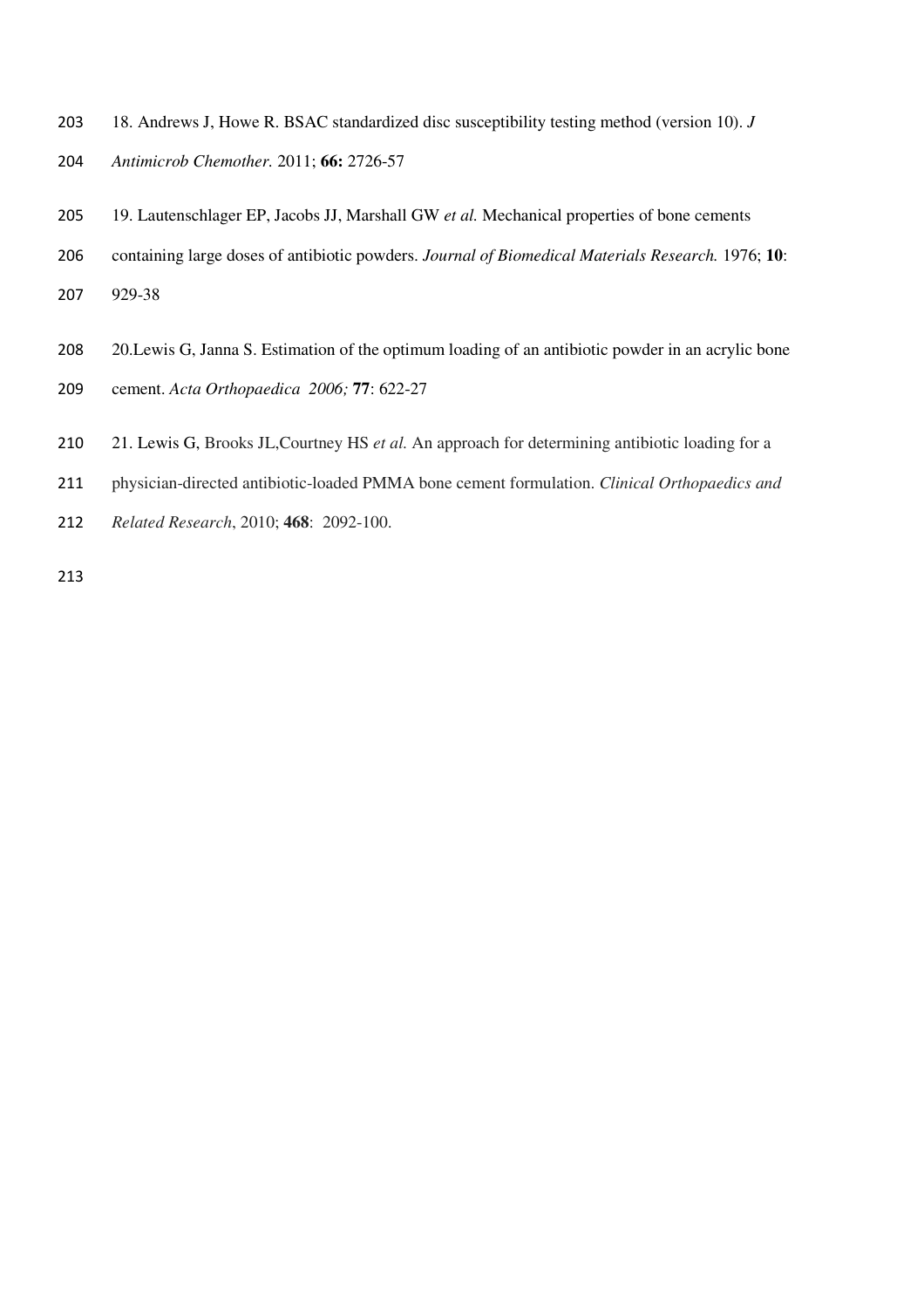Figures



 Fig 1 A) Elution of temocillin up to 6 hours, B) elution of temocillin from 6 - 336 hours, C) elution of gentamicin up to 6 hours and D) elution of gentamicin from 6 - 336 hours. Bone cement samples initially contained 1.25% (w/w) gentamicin and varying amount of temocillin as indicated. Bone cement samples were immersed without buffer change and aliquots of eluate analysed over 336 hours. Results are shown as the mean of 3 separate experiments ± standard deviation